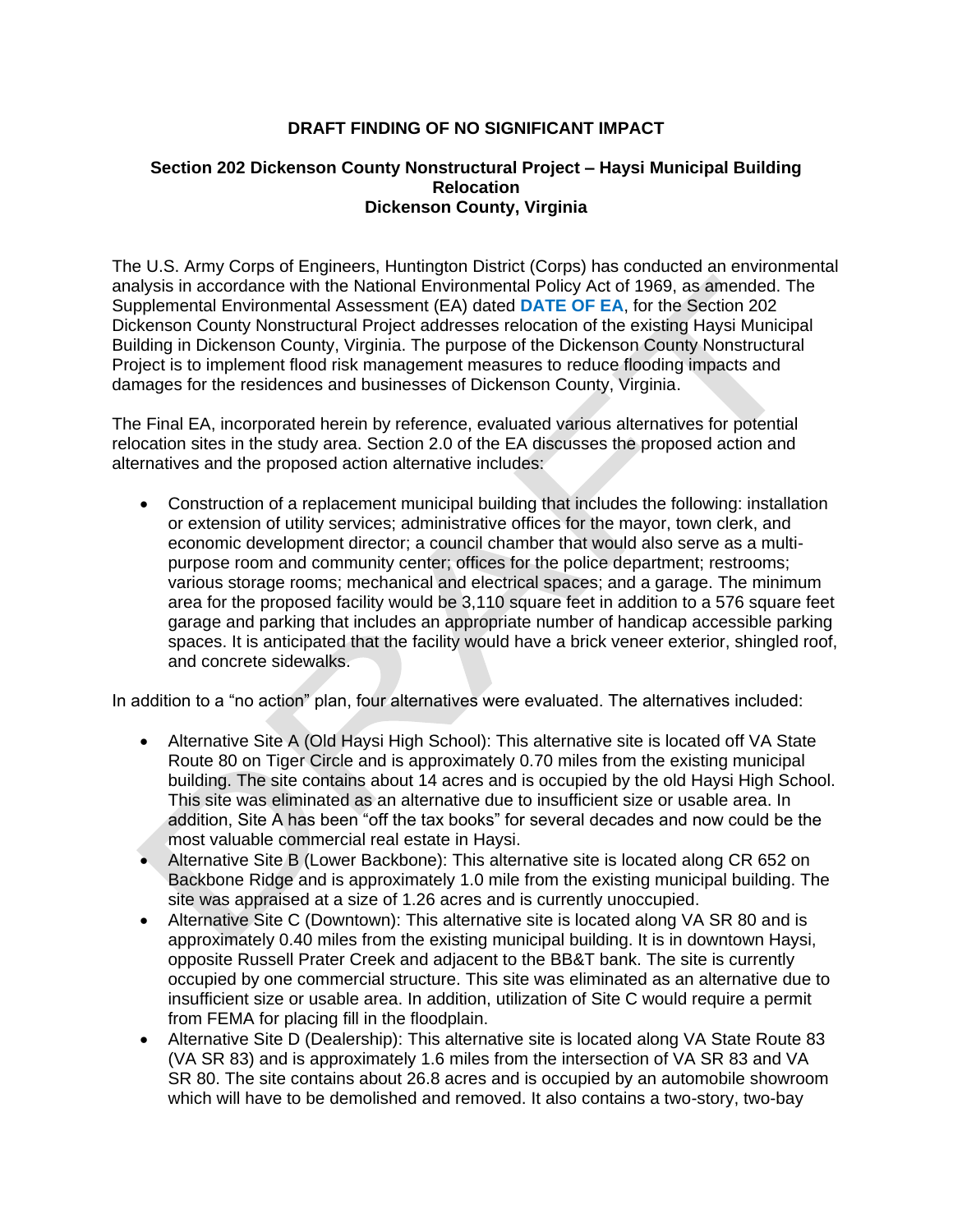garage which will have to be demolished. This site was eliminated as an alternative due to its development into a profitable business and contributions to the town's tax base.

## **SUMMARY OF POTENTIAL EFFECTS:**

For all alternatives, the potential effects to the following resources were evaluated, as appropriate. The evaluation of effects was focused on key resources affected by the proposed alternatives. A summary assessment of the potential effects of the Proposed Action Alternative are listed in Table 1:

**Table 1: Summary of Potential Effects of the Proposed Action** 

|                                      | Insignificant<br>effects | Insignificant<br>effects as a result<br>of mitigation | Resource<br>unaffected<br>by action |
|--------------------------------------|--------------------------|-------------------------------------------------------|-------------------------------------|
| Aesthetics                           | ⊠                        | П                                                     |                                     |
| Air quality                          | $\boxtimes$              |                                                       |                                     |
| Aquatic resources/wetlands           | $\boxtimes$              |                                                       | $\Box$                              |
| Invasive species                     | $\boxtimes$              | A                                                     | $\mathbf{L}$                        |
| <b>Fish and wildlife habitat</b>     | $\boxtimes$              | Z                                                     |                                     |
| Threatened/Endangered species        | ⊠                        |                                                       |                                     |
| <b>Historic properties</b>           | Ξ                        |                                                       | $\boxtimes$                         |
| Other cultural resources             |                          | ÷.                                                    | $\boxtimes$                         |
| Floodplains                          | $\boxtimes$              |                                                       |                                     |
| Hazardous, toxic & radioactive waste | $\boxtimes$              |                                                       |                                     |
| Hydrology                            | $\boxtimes$              |                                                       |                                     |
| Land use                             | $\boxtimes$              |                                                       |                                     |
| Navigation                           | ×                        |                                                       | $\boxtimes$                         |
| Noise levels                         | $\boxtimes$              |                                                       | $\Box$                              |
| Public infrastructure                | $\boxtimes$              |                                                       |                                     |
| Socio-economics                      | $\boxtimes$              |                                                       |                                     |
| Environmental justice                | $\boxtimes$              |                                                       |                                     |
| Soils                                | $\boxtimes$              |                                                       |                                     |
| <b>Tribal trust resources</b>        | ×                        |                                                       | $\boxtimes$                         |
| Water quality                        | $\boxtimes$              |                                                       |                                     |
| Climate change                       | ٦                        |                                                       | $\boxtimes$                         |
| Transportation and traffic           | $\boxtimes$              |                                                       |                                     |
| <b>Wild and Scenic Rivers</b>        | ┐                        | Т                                                     | $\boxtimes$                         |
| Prime and Unique Farmland            | $\boxtimes$              |                                                       |                                     |

 analyzed and incorporated into the recommended plan. Best management practices (BMPs) as detailed in the EA will be implemented, if appropriate, to minimize impacts. For additional details of the proposed action alternative, see Section 3.0 of the EA.

No compensatory mitigation is required as part of the recommended plan.